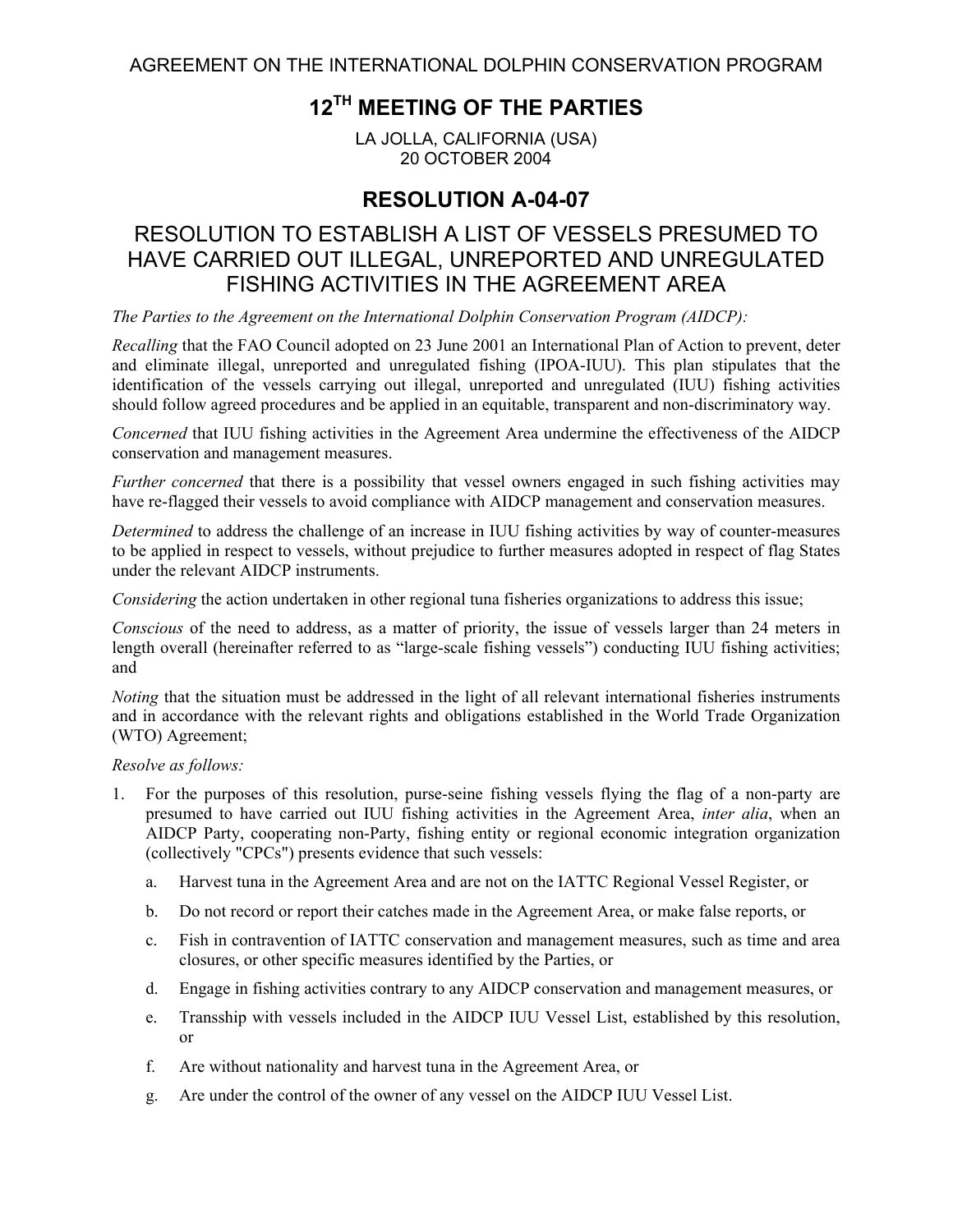2. Each CPC shall transmit to the Secretariat, before 1 February of every year, a list of any purse-seine vessels flying the flag of a non-party presumed to have carried out IUU fishing activities in the Agreement Area during the current and previous years, accompanied by the evidence supporting the presumption of IUU fishing activity.

The AIDCP IUU Vessel List shall be based on information collected by CPCs and from any other relevant sources. Information from CPCs should be provided in a format to be developed by the Secretariat and approved by the Parties.

3. On the basis of the information received pursuant to paragraph 2, the Secretariat shall draw up a draft AIDCP IUU Vessel List and shall transmit it, together with all the supporting evidence provided, to all CPCs, as well as to non-parties with vessels on the List, before 1 March of each year. CPCs and non-parties shall, before 15 April, transmit their comments to the Secretariat, as appropriate, including evidence showing that the vessels neither have fished in contravention of AIDCP conservation and management measures nor had the possibility of fishing for tuna in the Agreement Area.

Upon receipt of the draft AIDCP IUU Vessel List, CPCs shall closely monitor the vessels included in the draft List in order to determine their activities and possible changes of name, flag and/or registered owner.

- 4. On the basis of the information received pursuant to paragraph 3, the Secretariat shall draw up a provisional AIDCP IUU Vessel List, and transmit it, two weeks in advance of the Annual Meeting of the Parties, to the CPCs and the non-parties concerned, together with all the evidence provided.
- 5. CPCs may at any time submit to the Secretariat any additional information which might be relevant for the establishment of the AIDCP IUU Vessel List. The Secretariat shall circulate the information, together with all the evidence provided, to the CPCs and to the non-parties concerned, at least two weeks before the Annual Meeting of the Parties.
- 6. The IATTC-AIDCP Joint Working Group on Fishing by Non-Parties (Joint Working Group) shall each year examine the provisional AIDCP IUU Vessel List, as well as the information referred to in paragraphs 3 and 5.

The Joint Working Group shall remove a vessel from the provisional AIDCP IUU Vessel List if the vessel's flag State demonstrates that:

- a. The vessel did not engage in any of the IUU fishing activities described in paragraph 1, or
- b. Effective action has been taken in response to the IUU fishing activities in question, including, *inter alia*, prosecution, and imposition of sanctions of adequate severity.
- 7. Following the examination referred to in paragraph 6, the Joint Working Group shall recommend that the Parties approve the provisional AIDCP IUU Vessel List, as amended by the Joint Working Group.
- 8. Once the provisional AIDCP IUU Vessel List is adopted by the Parties, the Parties shall ask nonparties with vessels on the AIDCP IUU Vessel List to take all the necessary measures to eliminate these IUU fishing activities, including, if necessary, the withdrawal of the registration or the fishing licenses of these vessels, and to inform the Parties of the measures taken in this respect.
- 9. CPCs shall take all necessary measures, under their applicable legislation and pursuant to paragraphs 56 and 66 of the IPOA-IUU, to:
	- a. ensure that vessels flying their flag do not transship with vessels on the AIDCP IUU Vessel List;
	- b. ensure that vessels on the AIDCP IUU Vessel List that enter ports voluntarily are not authorized to land or transship therein;